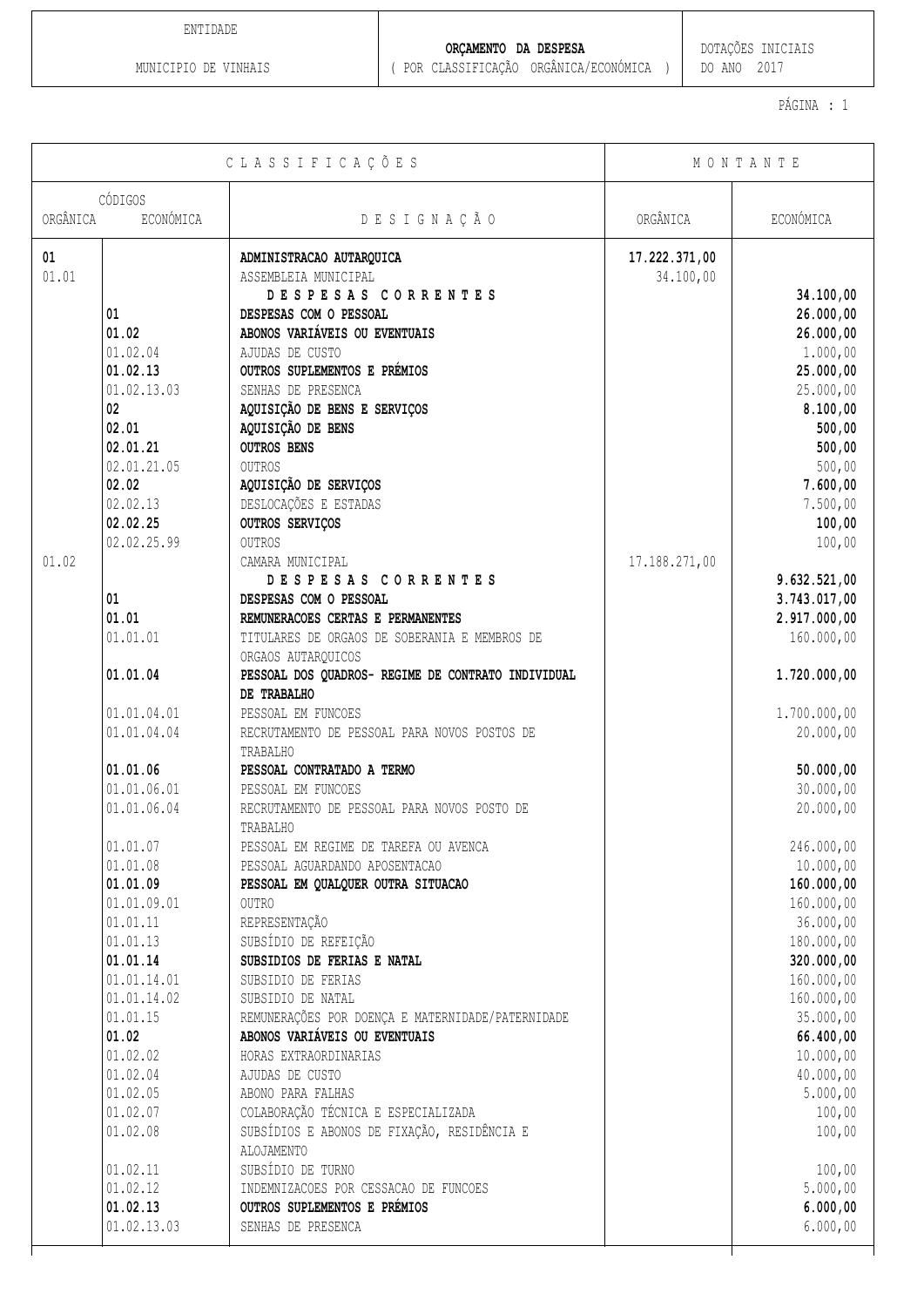| CLASSIFICAÇÕES                   |                                                                                              | MONTANTE |              |
|----------------------------------|----------------------------------------------------------------------------------------------|----------|--------------|
| CÓDIGOS<br>ORGÂNICA<br>ECONÓMICA | DESIGNAÇÃO                                                                                   | ORGÂNICA | ECONÓMICA    |
|                                  |                                                                                              |          |              |
| 01.02.14                         | OUTROS ABONOS EM NUMERÁRIO OU ESPÉCIE                                                        |          | 100,00       |
| 01.03                            | SEGURANÇA SOCIAL                                                                             |          | 759.617,00   |
| 01.03.01                         | ENCARGOS COM A SAUDE                                                                         |          | 120.000,00   |
| 01.03.02                         | OUTROS ENCARGOS COM A SAÚDE                                                                  |          | 25.000,00    |
| 01.03.03                         | SUBSIDIO FAMILIAR A CRIANCAS E JOVENS                                                        |          | 15.000,00    |
| 01.03.04                         | OUTRAS PRESTAÇÕES FAMILIARES                                                                 |          | 2.500,00     |
| 01.03.05                         | CONTRIBUIÇÕES PARA A SEGURANÇA SOCIAL                                                        |          | 537.200,00   |
| 01.03.05.01                      | ASSISTENCIA NA DOENCA DOS FUNCIONARIOS PUBLICOS<br>(ADSE)                                    |          | 200,00       |
| 01.03.05.02                      | SEGURANCA SOCIAL DO PESSOAL EM REGIME DE CONTRATO<br>DE TRABALHO EM FUNCOES PUBLICAS (RCTFP) |          | 532.000,00   |
| 01.03.05.02.01                   | CAIXA GERAL DE APOSENTACOES                                                                  |          | 430.000,00   |
| 01.03.05.02.02                   | SEGURANCA SOCIAL - REGIME GERAL                                                              |          | 102.000,00   |
| 01.03.05.03                      | OUTROS                                                                                       |          | 5.000,00     |
| 01.03.08                         | OUTRAS PENSÕES                                                                               |          | 5.417,00     |
| 01.03.09                         | <b>SEGUROS</b>                                                                               |          | 39.500,00    |
|                                  |                                                                                              |          |              |
| 01.03.09.01                      | SEGUROS DE ACIDENTES DE TRABALHO E DOENCAS<br>PROFISSIONAIS                                  |          | 35.000,00    |
| 01.03.09.02                      | SEGUROS DE SAUDE                                                                             |          | 4.500,00     |
| 01.03.10                         | OUTRAS DESPESAS DE SEGURANÇA SOCIAL                                                          |          | 15.000,00    |
| 01.03.10.01                      | EVENTUALIDADE MATERNIDADE, PATERNIDADE E ADOPCAO                                             |          | 15.000,00    |
| 02                               | AQUISIÇÃO DE BENS E SERVIÇOS                                                                 |          | 4.041.010,00 |
| 02.01                            | AQUISIÇÃO DE BENS                                                                            |          | 1.328.500,00 |
| 02.01.01                         | MATERIAS-PRIMAS E SUBSIDIARIAS                                                               |          | 240.000,00   |
| 02.01.02                         | COMBUSTIVEIS E LUBRIFICANTES                                                                 |          | 338.000,00   |
| 02.01.02.01                      | GASOLINA                                                                                     |          | 8.000,00     |
| 02.01.02.02                      | <b>GASOLEO</b>                                                                               |          | 260.000,00   |
| 02.01.02.99                      | <b>OUTROS</b>                                                                                |          | 70.000,00    |
| 02.01.03                         | MUNIÇÕES, EXPLOSIVOS E ARTIFÍCIOS                                                            |          | 2.500,00     |
| 02.01.04                         | LIMPEZA E HIGIENE                                                                            |          | 12.000,00    |
| 02.01.05                         | ALIMENTACAO - REFEICOES CONFECIONADAS                                                        |          | 95.000,00    |
| 02.01.06                         | ALIMENTAÇÃO- GÉNEROS PARA CONFECCIONAR                                                       |          | 10.000,00    |
|                                  |                                                                                              |          |              |
| 02.01.07                         | VESTUÁRIO E ARTIGOS PESSOAIS                                                                 |          | 12.000,00    |
| 02.01.08                         | MATERIAL DE ESCRITORIO                                                                       |          | 42.000,00    |
| 02.01.09                         | PRODUTOS QUÍMICOS E FARMACÊUTICOS                                                            |          | 14.000,00    |
| 02.01.11                         | MATERIAL DE CONSUMO CLÍNICO                                                                  |          | 10.000,00    |
| 02.01.12                         | MATERIAL DE TRANSPORTE- PEÇAS                                                                |          | 60.000,00    |
| 02.01.14                         | OUTRO MATERIAL- PECAS                                                                        |          | 15.000,00    |
| 02.01.15                         | PREMIOS, CONDECORACOES E OFERTAS                                                             |          | 20.000,00    |
| 02.01.16                         | MERCADORIAS PARA VENDA                                                                       |          | 285.000,00   |
| 02.01.16.01                      | AGUA                                                                                         |          | 280.000,00   |
| 02.01.16.03                      | OUTRAS                                                                                       |          | 5.000,00     |
| 02.01.17                         | FERRAMENTAS E UTENSÍLIOS                                                                     |          | 25.000,00    |
| 02.01.18                         | LIVROS E DOCUMENTACAO TECNICA                                                                |          | 1.000,00     |
| 02.01.19                         | ARTIGOS HONORÍFICOS E DE DECORAÇÃO                                                           |          | 2.000,00     |
| 02.01.20                         | MATERIAL DE EDUCACAO, CULTURA E RECREIO                                                      |          | 12.000,00    |
| 02.01.21                         | <b>OUTROS BENS</b>                                                                           |          | 133.000,00   |
| 02.01.21.01                      | COMEMORACOES DO FERIADO MUNICIPAL                                                            |          | 2.000,00     |
| 02.01.21.02                      | FEIRA DO FUMEIRO                                                                             |          | 20.000,00    |
| 02.01.21.03                      | FEIRA/FESTA DA CASTANHA                                                                      |          | 20.000,00    |
| 02.01.21.04                      | FESTA DA VILA                                                                                |          | 1.000,00     |
|                                  |                                                                                              |          |              |
| 02.01.21.05                      | OUTROS                                                                                       |          | 90.000,00    |
| 02.02                            | AQUISIÇÃO DE SERVIÇOS                                                                        |          | 2.712.510,00 |
| 02.02.01                         | ENCARGOS DE INSTALAÇÕES                                                                      |          | 300.000,00   |
| 02.02.02                         | LIMPEZA E HIGIENE                                                                            |          | 1.500,00     |
| 02.02.03                         | CONSERVAÇÃO DE BENS                                                                          |          | 15.000,00    |
| 02.02.04                         | LOCACAO DE EDIFICIOS                                                                         |          | 20.400,00    |

 $\sqrt{ }$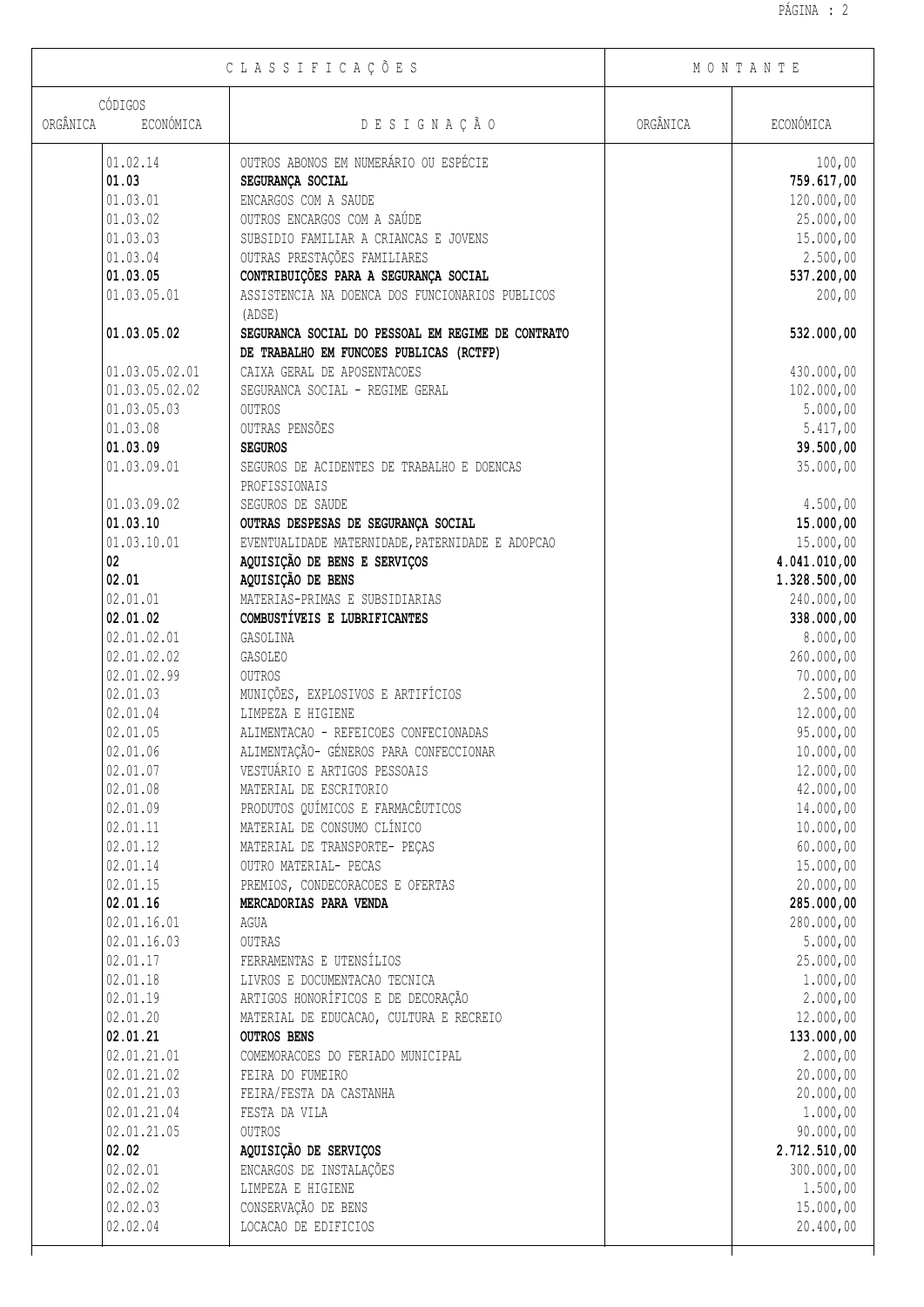Τ

| CLASSIFICAÇÕES        |                                                    | MONTANTE |              |
|-----------------------|----------------------------------------------------|----------|--------------|
| CÓDIGOS               |                                                    |          |              |
| ORGÂNICA<br>ECONÓMICA | DESIGNAÇÃO                                         | ORGÂNICA | ECONÓMICA    |
| 02.02.08              | LOCACAO DE OUTROS BENS                             |          | 25.000,00    |
| 02.02.09              | COMUNICACOES                                       |          | 100.000,00   |
| 02.02.10              | <b>TRANSPORTES</b>                                 |          | 432.000,00   |
| 02.02.10.01           | TRANSPORTES ESCOLARES                              |          | 400.000,00   |
| 02.02.10.02           | TRANSPORTES - OUTROS                               |          | 32.000,00    |
| 02.02.11              | REPRESENTACAO DOS SERVICOS                         |          | 10.000,00    |
| 02.02.12              | SEGUROS                                            |          | 50.000,00    |
| 02.02.13              | DESLOCAÇÕES E ESTADAS                              |          | 15.000,00    |
| 02.02.14              | ESTUDOS, PARCERES, PROJECTOS E CONSULTADORIA       |          | 5.000,00     |
| 02.02.15              | <b>FORMACAO</b>                                    |          | 6.000,00     |
| 02.02.16              | SEMINÁRIOS, EXPOSIÇÕES E SIMILARES                 |          | 5.000,00     |
| 02.02.17              | PUBLICIDADE                                        |          | 35.000,00    |
| 02.02.18              | VIGILÂNCIA E SEGURANÇA                             |          | 2.500,00     |
| 02.02.20              | OUTROS TRABALHOS ESPECIALIZADOS                    |          | 640.010,00   |
| 02.02.20.01           | ANALISE DA AGUA FACE AO DEC.LEI 77/90              |          | 10,00        |
| 02.02.20.02           | CONTROLO DA AGUA DO CONCELHO, EXPLORACAO DA ETA DE |          | 500.000,00   |
|                       | VINHAIS, DESINFECCAO E EXPLORACAO DE ETARS         |          |              |
| 02.02.20.03           | <b>OUTROS</b>                                      |          | 140.000,00   |
| 02.02.22              | SERVIÇOS DE SAUDE                                  |          | 100,00       |
| 02.02.24              | ENCARGOS DE COBRANÇA DE RECEITAS                   |          | 20.000,00    |
| 02.02.25              | OUTROS SERVIÇOS                                    |          | 1.030.000,00 |
| 02.02.25.01           | BOLETIM MUNICIPAL                                  |          | 14.000,00    |
| 02.02.25.02           | COMEMORACOES DO FERIADO MUNICIPAL                  |          | 13.000,00    |
| 02.02.25.03           | D.R.E.N                                            |          | 10.000,00    |
| 02.02.25.04           | ILUMINACAO PUBLICA                                 |          | 450.000,00   |
| 02.02.25.05           | FEIRA DO FUMEIRO                                   |          | 220.000,00   |
| 02.02.25.06           | FEIRA/FESTA DA CASTANHA                            |          | 50.000,00    |
| 02.02.25.07           | FESTA DA VILA                                      |          | 40.000,00    |
| 02.02.25.99           | OUTROS                                             |          | 233.000,00   |
| 03                    | JUROS E OUTROS ENCARGOS                            |          | 53.307,00    |
| 03.01                 | JUROS DA DÍVIDA PÚBLICA                            |          | 37.807,00    |
| 03.01.03              | SOCIEDADES FINANCEIRAS- BANCOS E OUTRAS            |          | 37.807,00    |
|                       | INSTITUIÇÕES FINANCEIRAS                           |          |              |
| 03.01.03.02           | EMPRESTIMOS DE MEDIO E LONGO PRAZOS                |          | 37.807,00    |
| 03.02                 | OUTROS ENCARGOS CORRENTES DA DÍVIDA PÚBLICA        |          | 1.000,00     |
| 03.02.01              | DESPESAS DIVERSAS                                  |          | 1.000,00     |
| 03.04                 | <b>JUROS TRIBUTÁRIOS</b>                           |          | 500,00       |
| 03.04.01              | INDEMNIZATÓRIOS                                    |          | 500,00       |
| 03.05                 | OUTROS JUROS                                       |          | 4.000,00     |
| 03.05.02              | <b>OUTROS</b>                                      |          | 4.000,00     |
| 03.05.02.99           | <b>OUTROS</b>                                      |          | 4.000,00     |
| 03.06                 | OUTROS ENCARGOS FINANCEIROS                        |          | 10.000,00    |
| 03.06.01              | OUTROS ENCARGOS FINANCEIROS                        |          | 10.000,00    |
| 04                    | TRANSFERÊNCIAS CORRENTES                           |          | 1.407.187,00 |
| 04.01                 | SOCIEDADES E QUASE-SOCIEDADES NÃO FINANCEIRAS      |          | 199.053,00   |
| 04.01.02              | PRIVADAS                                           |          | 199.053,00   |
| 04.01.02.01           | ORGANIZACAO DOS PRODUTORES PECUARIOS PARA DEFESA   |          | 82.728,00    |
|                       | SANITARIA DO CONCELHO DE VINHAIS                   |          |              |
| 04.01.02.02           | ARBOREA - ASSOCIACAO FLORESTAL DA TERRA FRIA       |          | 13.500,00    |
|                       | TRANSMONTANA                                       |          |              |
| 04.01.02.03           | ASSOCIACAO DE CRIADORES DE BOVINOS DE RACA         |          | 6.235,00     |
|                       | MIRANDESA                                          |          |              |
| 04.01.02.04           | ASSOCIACAO NACIONAL DE PRODUTORES DE SUINOS DE     |          | 94.760,00    |
|                       | RACA BISARA                                        |          |              |
| 04.01.02.05           | CORANE                                             |          | 100,00       |
| 04.01.02.06           | QUALIFICA                                          |          | 1.730,00     |
| 04.03                 | ADMINISTRAÇÃO CENTRAL                              |          | 8.752,00     |
|                       |                                                    |          |              |

 $\sqrt{2}$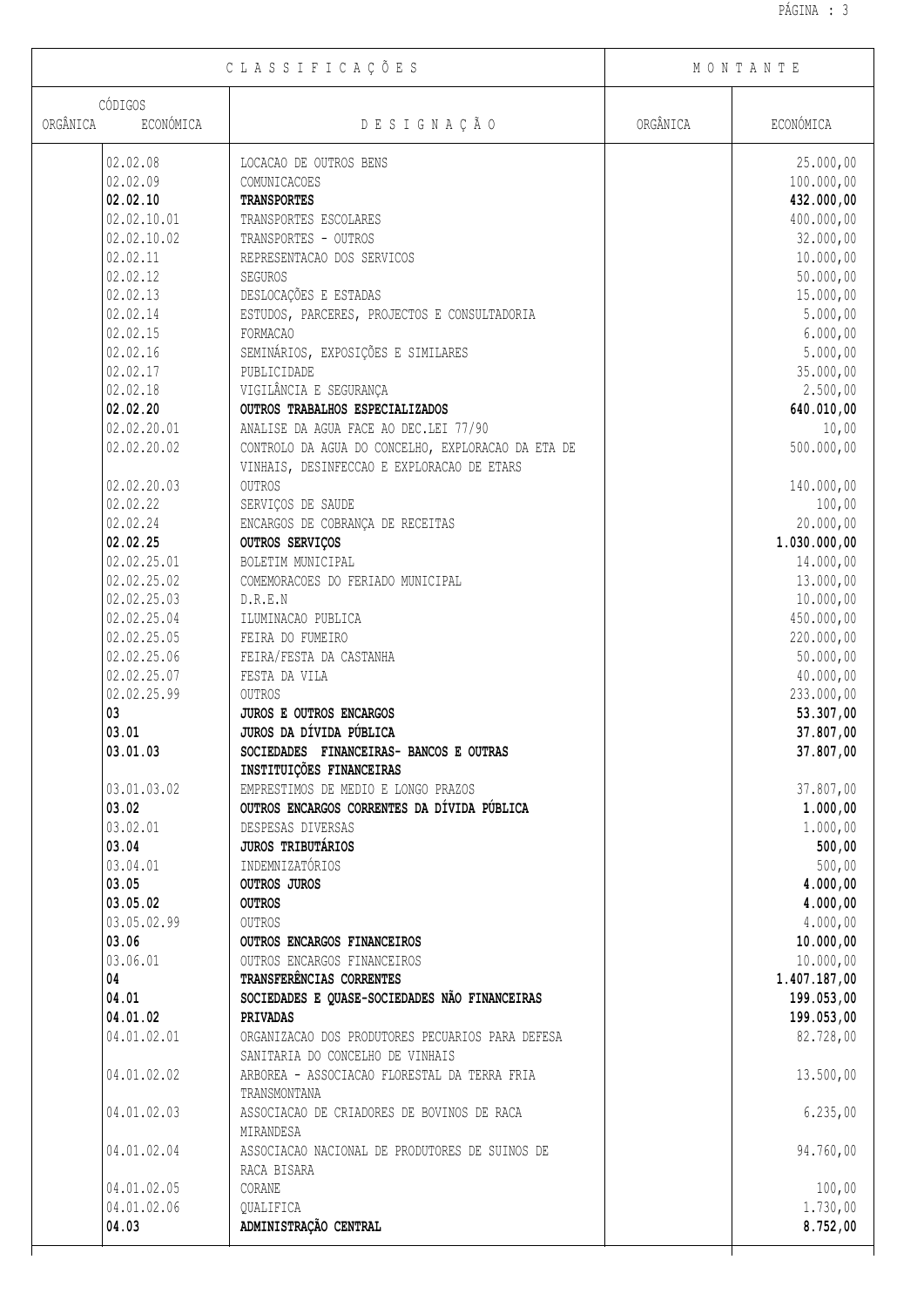Τ

| CLASSIFICAÇÕES                   |                                                  | MONTANTE |                          |
|----------------------------------|--------------------------------------------------|----------|--------------------------|
| CÓDIGOS<br>ORGÂNICA<br>ECONÓMICA | DESIGNAÇÃO                                       | ORGÂNICA | ECONÓMICA                |
|                                  |                                                  |          |                          |
| 04.03.01                         | <b>ESTADO</b>                                    |          | 8.752,00                 |
| 04.03.01.01                      | D.G.A.L                                          |          | 8.752,00                 |
| 04.05                            | ADMINISTRAÇÃO LOCAL                              |          | 647.275,00               |
| 04.05.01                         | <b>CONTINENTE</b>                                |          | 647.275,00               |
| 04.05.01.02                      | FREGUESIAS                                       |          | 150.000,00               |
| 04.05.01.04                      | ASSOCIACOES DE MUNICIPIOS                        |          | 87.775,00                |
| 04.05.01.04.01                   | ASSOCIACAO NACIONAL DE MUNICIPIOS PORTUGUESES    |          | 4.816,00                 |
| 04.05.01.04.02                   | ASSOCIACAO DE MUNICIPIOS DA TERRA FRIA           |          | 44.540,00                |
|                                  | TRANSMONTANA                                     |          |                          |
| 04.05.01.04.03                   | ASSOCIACAO DOS ELEITOS DA MONTANHA               |          | 850,00                   |
| 04.05.01.04.04                   | ASSOCIACAO DAS CIDADES AMURALHADAS               |          | 300,00                   |
| 04.05.01.04.05                   | AGRUPAMENTO EUROPEU DE COOPERACAO TERRITORIAL    |          | 1.000,00                 |
|                                  | <b>DUERO</b>                                     |          |                          |
| 04.05.01.04.06                   | COMUNIDADE INTERMUNICIPAL DA TERRA DE TRAS OS    |          | 29.389,00                |
|                                  | MONTES - CIM                                     |          |                          |
| 04.05.01.04.07                   | AGENCIA DE ENERGIA DE TRAS OS MONTES             |          | 6.880,00                 |
| 04.05.01.06                      | REGIOES DE TURISMO                               |          | 1.500,00                 |
| 04.05.01.06.01                   | PORTOENORTE                                      |          | 1.500,00                 |
| 04.05.01.08                      | <b>OUTROS</b>                                    |          | 408.000,00               |
| 04.05.01.08.01                   | RESIDUOS DO NORDESTE EIM                         |          | 408.000,00               |
| 04.07                            | INSTITUIÇÕES SEM FINS LUCRATIVOS                 |          | 372.097,00               |
| 04.07.01                         | INSTITUIÇÕES SEM FINS LUCRATIVOS                 |          | 372.097,00               |
| 04.08                            | FAMÍLIAS                                         |          | 180.010,00               |
| 04.08.02                         | <b>OUTRAS</b>                                    |          | 180.010,00               |
| 04.08.02.01                      | PROGRAMAS OCUPACIONAIS                           |          | 180.000,00               |
| 04.08.02.02<br>05                | <b>OUTROS</b><br>SUBSÍDIOS                       |          | 10,00                    |
| 05.01                            | SOCIEDADES E QUASE-SOCIEDADES NÃO FINANCEIRAS    |          | 305.000,00<br>285.000,00 |
| 05.01.01                         | PÚBLICAS                                         |          | 285.000,00               |
| 05.01.01.01                      | EMPRESAS PUBLICAS MUNICIPAIS E INTERMUNICIPAIS   |          | 285.000,00               |
| 05.01.01.01.01                   | PRORURIS/EMPRESA MINICIPAL DE DESENVOLVIMENTO    |          | 270.000,00               |
|                                  | RURAL DE VINHAIS                                 |          |                          |
| 05.01.01.01.02                   | CARNES DE VINHAIS LDA                            |          | 15.000,00                |
| 05.08                            | FAMÍLIAS                                         |          | 20.000,00                |
| 05.08.03                         | OUTRAS                                           |          | 20.000,00                |
| 06                               | OUTRAS DESPESAS CORRENTES                        |          | 83.000,00                |
| 06.02                            | <b>DIVERSAS</b>                                  |          | 83.000,00                |
| 06.02.01                         | IMPOSTOS E TAXAS                                 |          | 34.000,00                |
| 06.02.01.01                      | IMPOSTOS E TAXAS PAGOS PELA AUTARQUIA LOCAL      |          | 27.000,00                |
| 06.02.01.02                      | RESTITUICAO DE IMPOSTOS OU TAXAS COBRADAS        |          | 7.000,00                 |
| 06.02.03                         | <b>OUTRAS</b>                                    |          | 49.000,00                |
| 06.02.03.01                      | OUTRAS RESTITUICOES                              |          | 8.000,00                 |
| 06.02.03.02                      | IVA - PAGO                                       |          | 1.000,00                 |
| 06.02.03.05                      | OUTRAS                                           |          | 40.000,00                |
|                                  | DESPESAS DE CAPITAL                              |          | 7.555.750,00             |
| 07                               | AQUISIÇÃO DE BENS DE CAPITAL                     |          | 6.646.743,00             |
| 07.01                            | <b>INVESTIMENTOS</b>                             |          | 6.646.743,00             |
| 07.01.01                         | TERRENOS                                         |          | 71.000,00                |
| 07.01.02                         | HABITAÇÕES                                       |          | 21.000,00                |
| 07.01.02.02                      | AQUISICAO                                        |          | 1.000,00                 |
| 07.01.02.03                      | REPARACAO E BENEFICIACAO                         |          | 20.000,00                |
| 07.01.03                         | EDIFÍCIOS                                        |          | 2.298.509,00             |
| 07.01.03.01                      | INSTALAÇÕES DE SERVIÇOS                          |          | 110.000,00               |
| 07.01.03.02                      | INSTALAÇÕES DESPORTIVAS E RECREATIVAS            |          | 5.000,00                 |
| 07.01.03.03                      | MERCADOS E INSTALAÇÕES DE FISCALIZAÇÃO SANITÁRIA |          | 12.500,00                |
| 07.01.03.05                      | <b>ESCOLAS</b>                                   |          | 2.093.509,00             |
| 07.01.03.07                      | OUTROS                                           |          | 77.500,00                |
|                                  |                                                  |          |                          |

 $\sqrt{ }$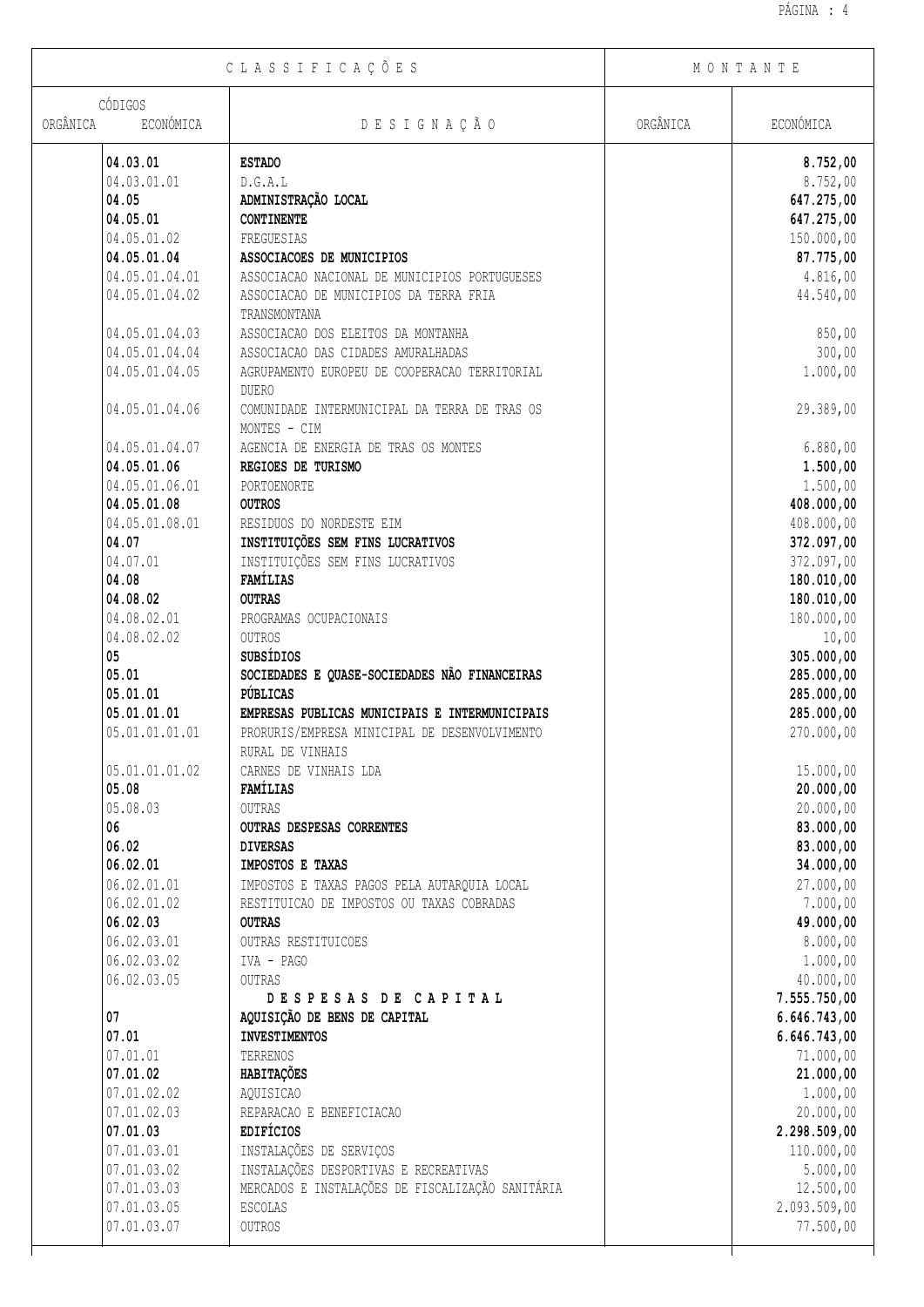| CLASSIFICAÇÕES                   |                                                             | MONTANTE |              |
|----------------------------------|-------------------------------------------------------------|----------|--------------|
| CÓDIGOS<br>ORGÂNICA<br>ECONÓMICA | DESIGNAÇÃO                                                  | ORGÂNICA | ECONÓMICA    |
|                                  |                                                             |          |              |
| 07.01.04                         | CONSTRUÇÕES DIVERSAS                                        |          | 3.956.734,00 |
| 07.01.04.01                      | VIADUTOS, ARRUAMENTOS E OBRAS COMPLEMENTARES                |          | 1.069.956,00 |
| 07.01.04.02                      | SISTEMAS DE DRENAGEM DE ÀGUAS RESIDUAIS                     |          | 183.000,00   |
| 07.01.04.03                      | ESTACOES DE TRATAMENTO DE AGUAS RESIDUAIS                   |          | 5.000,00     |
| 07.01.04.04                      | ILUMINACAO PUBLICA                                          |          | 50.000,00    |
| 07.01.04.05                      | PARQUES E JARDINS                                           |          | 45.000,00    |
| 07.01.04.06                      | INSTALACOES DESPORTIVAS E RECREATIVAS                       |          | 45.000,00    |
| 07.01.04.07                      | CAPTACAO E DISTRIBUICAO DE AGUA                             |          | 315.730,00   |
| 07.01.04.08                      | VIACAO RURAL                                                |          | 1.965.048,00 |
| 07.01.04.09                      | SINALIZACAO E TRANSITO                                      |          | 20.000,00    |
| 07.01.04.12                      | CEMITERIOS                                                  |          | 103.500,00   |
| 07.01.04.13                      | <b>OUTROS</b>                                               |          | 154.500,00   |
| 07.01.04.13.01                   | PARQUES DE ESTACIONAMENTO                                   |          | 5.000,00     |
| 07.01.04.13.03                   | LAVADOUROS                                                  |          | 12.500,00    |
| 07.01.04.13.04                   | PONTES E PONTOES                                            |          | 40.000,00    |
| 07.01.04.13.99                   | OUTROS                                                      |          | 97.000,00    |
| 07.01.06                         | MATERIAL DE TRANSPORTE                                      |          | 125.000,00   |
| 07.01.06.02                      | OUTRO                                                       |          | 125.000,00   |
| 07.01.07                         | EQUIPAMENTO DE INFORMÁTICA                                  |          | 15.000,00    |
| 07.01.08                         | SOFTWARE INFORMÁTICO                                        |          | 10.000,00    |
| 07.01.09                         | EQUIPAMENTO ADMINISTRATIVO                                  |          | 10.000,00    |
| 07.01.10                         | EQUIPAMENTO BÁSICO                                          |          | 77.000,00    |
| 07.01.10.02                      | OUTRO                                                       |          | 77.000,00    |
| 07.01.11                         | FERRAMENTAS E UTENSÍLIOS                                    |          | 20.000,00    |
| 07.01.12                         | ARTIGOS E OBJECTOS DE VALOR                                 |          | 10.000,00    |
| 07.01.15                         | OUTROS INVESTIMENTOS                                        |          | 32.500,00    |
| 08                               | TRANSFERÊNCIAS DE CAPITAL                                   |          | 544.142,00   |
| 08.01                            | SOCIEDADES E QUASE-SOCIEDADES NÃO FINANCEIRAS               |          | 10,00        |
| 08.01.02                         | PRIVADAS                                                    |          | 10,00        |
| 08.01.02.01                      | CORANE                                                      |          | 10,00        |
| 08.05                            | ADMINISTRAÇÃO LOCAL                                         |          | 444.132,00   |
| 08.05.01                         | <b>CONTINENTE</b>                                           |          | 444.132,00   |
|                                  |                                                             |          |              |
| 08.05.01.02<br>08.05.01.04       | FREGUESIAS                                                  |          | 400.000,00   |
|                                  | ASSOCIACOES DE MUNICIPIOS                                   |          | 500,00       |
| 08.05.01.04.01                   | ASSOCIACAO DE MUNICIPIOS DA TERRA FRIA                      |          | 500,00       |
|                                  | TRANSMONTANA                                                |          |              |
| 08.05.01.06                      | REGIOES DE TURISMO                                          |          | 10,00        |
| 08.05.01.06.01                   | PORTOENORTE                                                 |          | 10,00        |
| 08.05.01.08                      | <b>OUTROS</b>                                               |          | 43.622,00    |
| 08.05.01.08.01                   | RESIDUOS DO NORDESTE EIM                                    |          | 10,00        |
| 08.05.01.08.02                   | COMUNIDADE INTERMUNICIPAL TERRA TRAS OS MONTES -            |          | 43.612,00    |
|                                  | CIM                                                         |          |              |
| 08.07                            | INSTITUIÇÕES SEM FINS LUCRATIVOS                            |          | 100.000,00   |
| 08.07.01                         | INSTITUIÇÕES SEM FINS LUCRATIVOS                            |          | 100.000,00   |
| 09                               | <b>ACTIVOS FINANCEIROS</b>                                  |          | 127.494,00   |
| 09.07                            | ACÇÕES E OUTRAS PARTICIPAÇÕES                               |          | 31.000,00    |
| 09.07.01                         | SOCIEDADES E QUASE-SOCIEDADES NÃO FINANCEIRAS-<br>PRIVADAS  |          | 31.000,00    |
| 09.07.01.02                      | CARNES DE VINHAIS LDA                                       |          | 31.000,00    |
| 09.08                            | UNIDADES DE PARTICIPAÇÃO                                    |          | 96.494,00    |
| 09.08.02                         | SOCIEDADES E QUASE-SOCIEDADES NÃO FINANCEIRAS -<br>PÚBLICAS |          | 96.494,00    |
| 10                               | PASSIVOS FINANCEIROS                                        |          | 222.371,00   |
| 10.06                            | EMPRÉSTIMOS A MÉDIO E LONGO PRAZOS                          |          | 207.056,00   |
| 10.06.03                         | SOCIEDADES FINANCEIRAS- BANCOS E OUTRAS                     |          | 207.056,00   |
|                                  | INSTITUIÇÕES FINANCEIRAS                                    |          |              |
| 10.07                            | OUTROS PASSIVOS FINANCEIROS                                 |          | 15.315,00    |